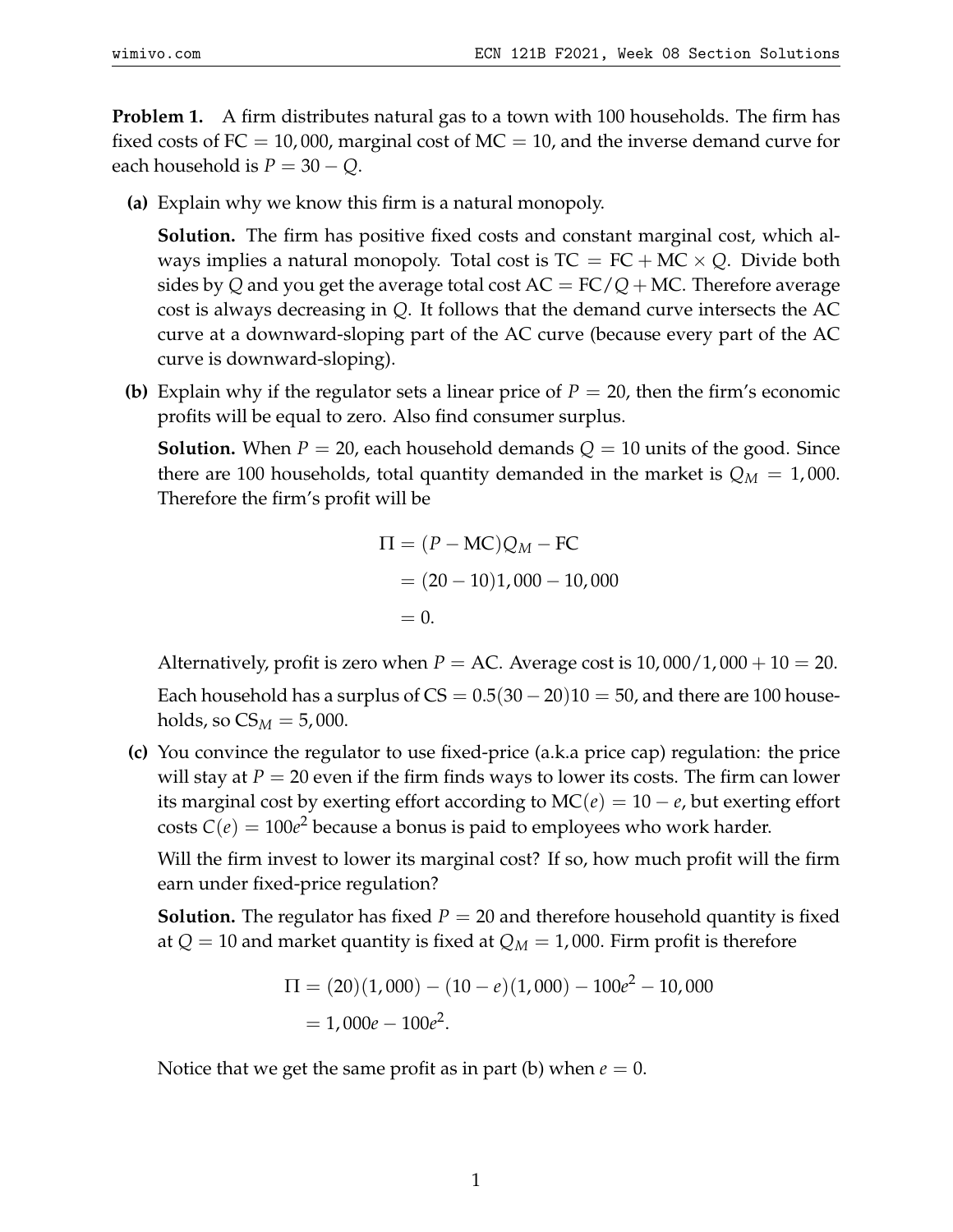Anyway, take the derivative with respect to *e* and set it equal to zero, which gives

$$
\frac{d\Pi}{de}=1,000-200e:=0\quad\Longrightarrow\quad e^*=5.
$$

The firm will exert enough afford to drive its marginal cost down to  $10 - 5 = 5$ ; exerting that much effort costs  $100(5)^2 = 2500$ ; but it's worth it because doing so increases profit to  $1,000(5)-100(5)^2=2500$ , which is definitely more than zero.

**(d)** Suppose the regulator can identify two different types of households: one type with low elasticity and the other with high elasticity. In general terms, how would the regulator's pricing decision change relative to part (b)? How would this affect consumer surplus?

**Solution.** The regulator could charge the inelastic types a higher price  $P_H > 20$  and the elastic types a lower price  $P_L < 20$ , while still ensuring that the firm earned zero economic profit; this is called *Ramsey pricing*. The result would be a slightly lower consumer surplus for the inelastic types, but a much larger consumer surplus for the elastic types, so consumer surplus (and therefore total surplus) increases overall.

**(e)** What is the optimal two-part tariff that the regulator could set if it wanted to maximize welfare?

**Solution.** The optimal two-part tariff consists of, um, two parts. For the first part, set  $P = MC$ , which ensures zero deadweight loss. Ergo  $P = 10$ . For the second part, divide up the fixed cost among all 100 households, i.e. tax each household  $T = 10,000/100 = 100$  and give it to the firm so that the firm earns zero profit.

**(f)** How much would consumer and producer surplus change if the regulator set the optimal two-part tariff instead of the linear price of  $P = 20$ ?

**Solution.** Producer surplus is unchanged because it's deliberately set to zero whether we're talking about linear prices, Ramsey prices, or a two-part tariff.

With the two-part tariff,  $P = 10$  so  $Q = 20$  for each household, ergo each household gets pre-tax surplus of  $0.5(30 - 10)20 = 200$ . But each household pays the tax of 100, so after-tax surplus for each household is  $CS = 100$ . There are 100 such households, so consumer surplus will aggregate to  $CS_M = 10,000$ .

Each household surplus increases by 50 units and total consumer surplus by 5,000.

Let us conclude, and forget about exerting effort for a moment. Since profit is deliberately set to zero in all cases, welfare is driven entirely by consumer surplus. Welfare is therefore highest with a two-part tariff, and lowest with a linear price. Note that Ramsey pricing, in which a higher price is set for inelastic consumers and a lower price is set for elastic consumers, is somewhere in between. That is,

linear pricing welfare < Ramsey pricing welfare < two-part tariff welfare.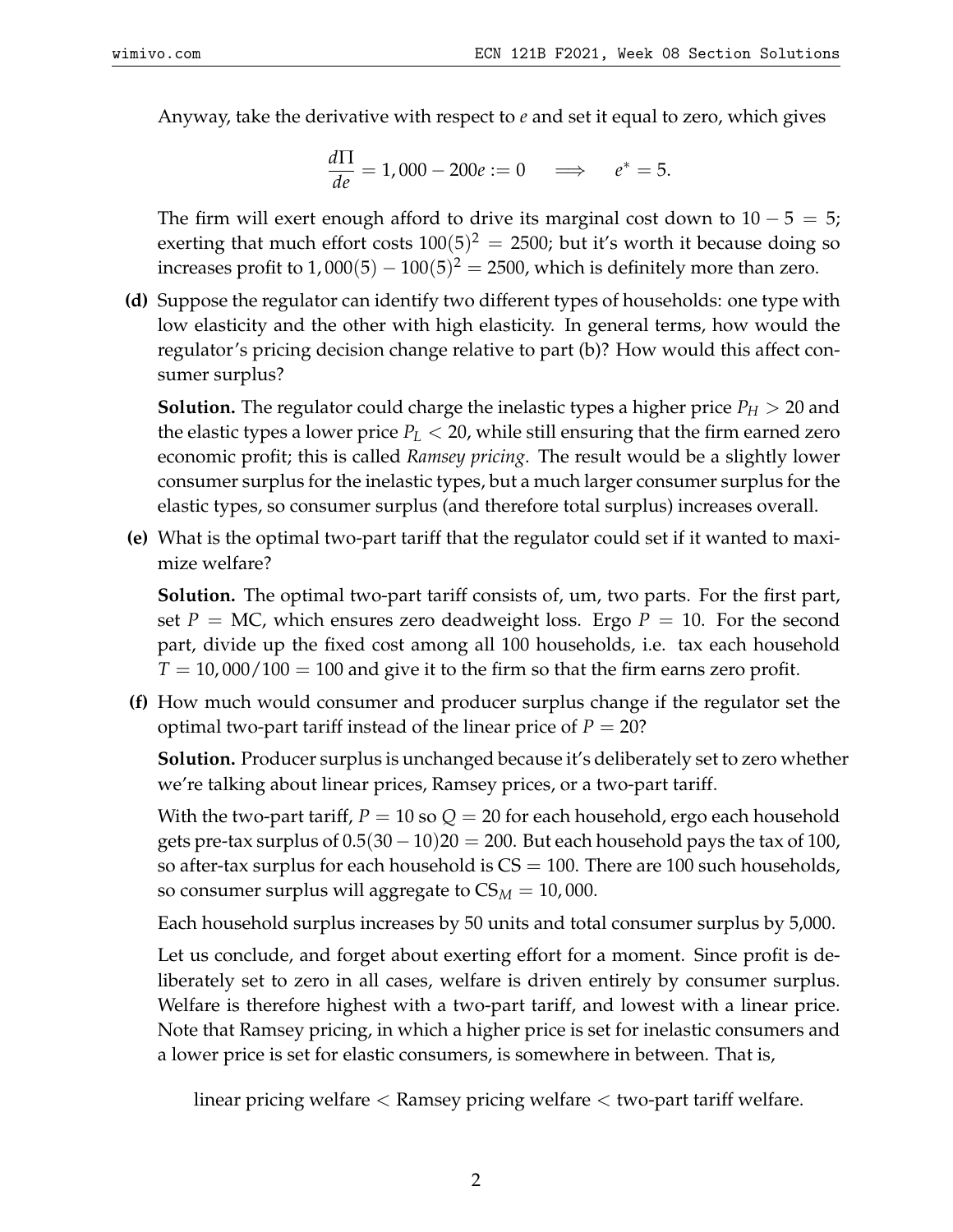Calculating Ramsey prices is hard so we won't do it, but you should be familiar with its meaning, implications, limitations, etc.

**Problem 2.** State whether the following statements are true or false and explain why.

**(a)** If unregulated, a monopoly using Mickey Mouse pricing generates higher profits and greater deadweight loss than a monopoly that uses linear pricing.

**False.** Mickey Mouse pricing is just a two-part tariff set by a monopolist absent any regulation. The monopolist sets the price per unit at  $P = MC$ , which ensures zero deadweight loss. This is like charging  $P = MC$  every time someone wants to go on a ride at Disneyland.

But the monopoly also charges a fixed cost to *everyone* who wants access to the good in the first place, which extracts all consumer surplus. This is like charging for a pass to enter Disneyland, whether a person goes on any rides or not.

**(b)** Ramsey prices maximize a firm's profits by setting high prices for inelastic customers and low prices for elastic customers.

**False.** Ramsey prices set higher prices for inelastic customers and low prices for elastic customers. But the point is not to maximize a firm's profit – it is to maximize welfare (i.e. minimize deadweight loss). In fact, these prices are set by a regulator to ensure that a firm's economics profits are equal to zero.

**(c)** Cost-plus regulation provides better incentives for the firm to offer good service than fixed-price regulation.

**True.** Fixed-price regulation means the regulator tells the monopoly that they can sell their good for the foreseeable future at some constant price *P*. If the monopolist is able to become more efficient and reduce its marginal cost, then it is therefore allowed to earn positive profit: it has an incentive to become more efficient.

But under cost-plus regulation, the regulator will reduce the price if marginal cost falls, which means the monopoly won't be able to benefit from being more efficient, and therefore won't bother trying to be more efficient.

**(d)** If an incumbent sets prices below an entrant's marginal cost, then the incumbent is guilty of predatory pricing.

**False.** If an incumbent sets its price below *its own* marginal cost, then things are fishy: it's difficult to imagine a scenario in which the firm would accept negative profit unless they were trying to drive a weaker competitor out of the market and then afterwards going to monopoly profit.

But maybe an incumbent has been in the industry for a long time and has become very efficient, which leads to lower price; whereas an entrant might be less efficient and therefore has high marginal costs that the incumbent incidentally undercuts.